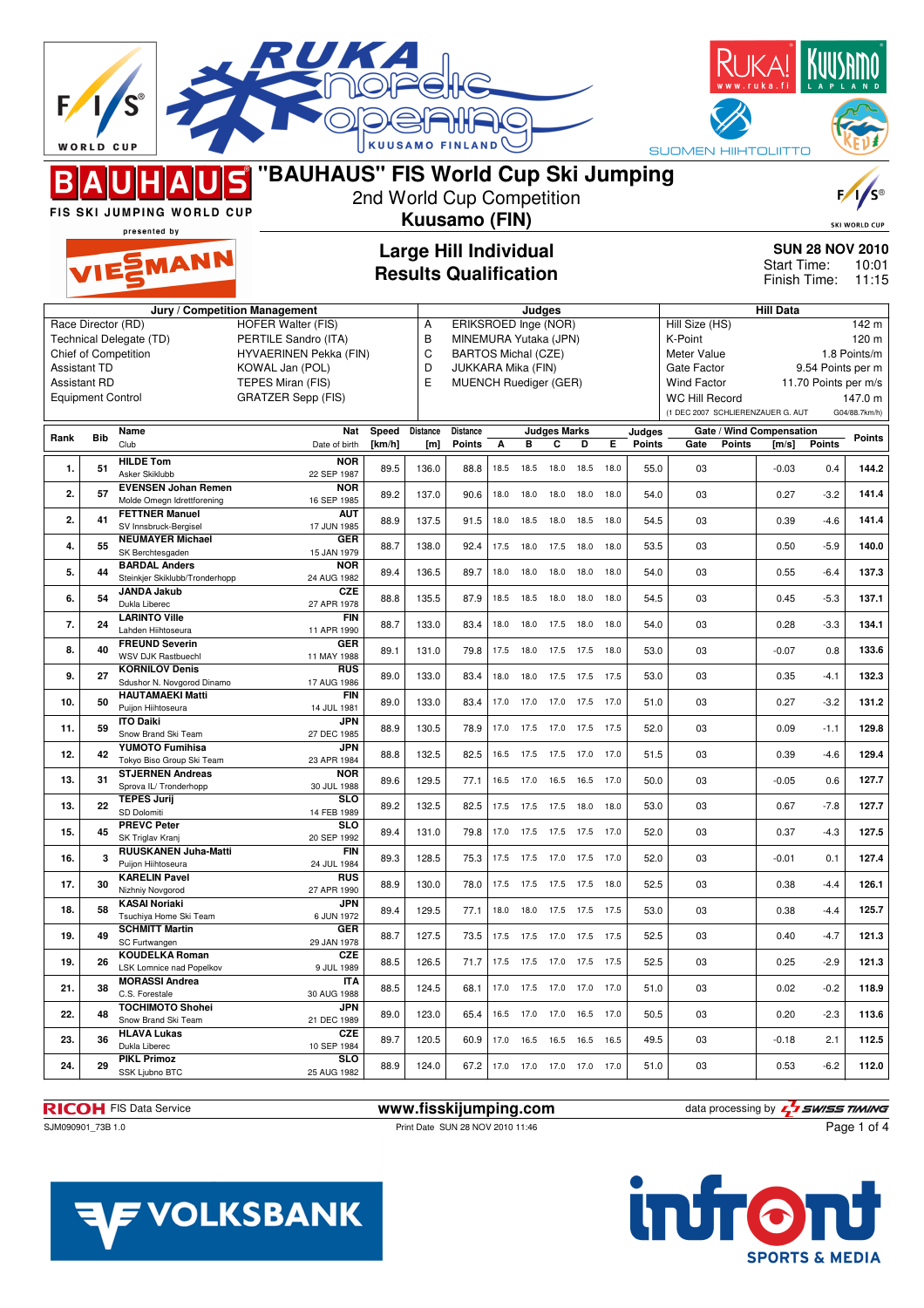|                                                                  | <b>WORLD CUP</b>                                           |                                                         |                             |        | <b>KUUSAMO FINLA</b> |                              |      |           |                              |      |      |               |      |               | <b>SUOMEN HIIHTOLIITTO</b>         |         |                        |
|------------------------------------------------------------------|------------------------------------------------------------|---------------------------------------------------------|-----------------------------|--------|----------------------|------------------------------|------|-----------|------------------------------|------|------|---------------|------|---------------|------------------------------------|---------|------------------------|
| "BAUHAUS" FIS World Cup Ski Jumping<br>2nd World Cup Competition |                                                            |                                                         |                             |        |                      |                              |      |           |                              |      |      |               |      |               |                                    |         |                        |
|                                                                  | FIS SKI JUMPING WORLD CUP<br>Kuusamo (FIN)<br>presented by |                                                         |                             |        |                      |                              |      |           |                              |      |      |               |      |               | <b>SKI WORLD CUP</b>               |         |                        |
|                                                                  |                                                            |                                                         |                             |        |                      | <b>Large Hill Individual</b> |      |           |                              |      |      |               |      |               |                                    |         | <b>SUN 28 NOV 2010</b> |
|                                                                  |                                                            | <b>NESMANN</b>                                          |                             |        |                      | <b>Results Qualification</b> |      |           |                              |      |      |               |      |               | <b>Start Time:</b><br>Finish Time: |         | 10:01<br>11:15         |
| Rank                                                             | <b>Bib</b>                                                 | Name                                                    | Nat                         | Speed  | Distance             | Distance                     |      |           | Judges Marks                 |      |      | Judges        |      |               | Gate / Wind Compensation           |         | <b>Points</b>          |
|                                                                  |                                                            | Club<br><b>COLLOREDO Sebastian</b>                      | Date of birth<br><b>ITA</b> | [km/h] | [m]                  | <b>Points</b>                | A    | в         | C                            | D    | E.   | <b>Points</b> | Gate | <b>Points</b> | [m/s]                              | Points  |                        |
| 25.                                                              | 43                                                         | G.S. Fiamme Gialle                                      | 9 SEP 1987                  | 88.5   | 120.0                | 60.0                         | 17.0 | 17.5      | 17.0                         | 17.0 | 16.0 | 51.0          | 03   |               | 0.13                               | $-1.5$  | 109.5                  |
| 26.                                                              | 46                                                         | <b>KEITURI Kalle</b><br>Lahden Hiihtoseura              | <b>FIN</b><br>25 APR 1984   | 88.9   | 120.0                | 60.0                         |      | 17.0 17.5 | 17.0                         | 17.0 | 17.0 | 51.0          | 03   |               | 0.25                               | $-2.9$  | 108.1                  |
| 27.                                                              | 25                                                         | <b>HULA Stefan</b><br>SSR LZS SOKOL Szczyrk             | POL<br>29 SEP 1986          | 88.6   | 119.5                | 59.1                         | 17.0 | 17.5      | 16.5                         | 16.5 | 17.5 | 51.0          | 03   |               | 0.25                               | $-2.9$  | 107.2                  |
| 28.                                                              | 17                                                         | <b>ZOGRAFSKI Vladimir</b><br>Samokov                    | <b>BUL</b><br>14 JUL 1993   | 88.0   | 118.5                | 57.3                         |      | 17.0 17.0 | 16.5                         | 16.0 | 17.0 | 50.5          | 03   |               | 0.41                               | $-4.8$  | 103.0                  |
| 29.                                                              | 60                                                         | <b>CHEDAL Emmanuel</b><br><b>SC Courchevel</b>          | <b>FRA</b>                  | 89.0   | 114.5                | 50.1                         | 16.0 | 16.0      | 15.5                         | 16.0 | 16.0 | 48.0          | 03   |               | $-0.39$                            | 4.6     | 102.7                  |
| 30.                                                              | 52                                                         | <b>STOCH Kamil</b>                                      | 15 JAN 1983<br><b>POL</b>   | 88.5   | 117.5                | 55.5                         | 17.0 | 17.0      | 16.5                         | 16.5 | 17.0 | 50.5          | 03   |               | 0.30                               | $-3.5$  | 102.5                  |
| 31.                                                              | 35                                                         | AZS AWF Krak Z-ne<br><b>TAKEUCHI Taku</b>               | 25 MAY 1987<br><b>JPN</b>   | 89.0   | 115.5                | 51.9                         | 16.5 | 16.5      | 16.5                         | 16.5 | 16.5 | 49.5          | 03   |               | 0.10                               | $-1.2$  | 100.2                  |
|                                                                  |                                                            | Kitano Construction Corp. Ski Club<br><b>MATURA Jan</b> | 20 MAY 1987<br>CZE          |        |                      |                              |      |           |                              |      |      |               |      |               |                                    |         |                        |
| 32.                                                              | 33                                                         | Dukla Liberec<br><b>TROFIMOV Roman-Sergeevich</b>       | 29 JAN 1980<br>RUS          | 88.8   | 114.0                | 49.2                         | 16.0 | 16.0      | 16.5 16.5                    |      | 16.0 | 48.5          | 03   |               | $-0.01$                            | 0.1     | 97.8                   |
| 33.                                                              | $\overline{\phantom{a}}$                                   | Moskva Shvsm<br><b>MAEAETTAE Jarkko</b>                 | 19 NOV 1989<br><b>FIN</b>   | 88.6   | 113.5                | 48.3                         | 16.0 | 16.5      | 16.5                         | 16.5 | 16.5 | 49.5          | 03   |               | 0.05                               | $-0.6$  | 97.2                   |
| 34.                                                              | 1                                                          | Kainuun Hiihtoseura                                     | 28 DEC 1994                 | 88.0   | 118.0                | 56.4                         | 17.0 | 17.0      | 16.5                         | 17.0 | 17.0 | 51.0          | 03   |               | 0.94                               | $-11.0$ | 96.4                   |
| 35.                                                              | 53                                                         | <b>HAJEK Antonin</b><br>Dukla Liberec                   | <b>CZE</b><br>12 FEB 1987   | 89.0   | 114.0                | 49.2                         | 16.5 | 17.0      | 16.5                         | 16.5 | 16.5 | 49.5          | 03   |               | 0.32                               | $-3.7$  | 95.0                   |
| 36.                                                              | 21                                                         | <b>MECHLER Maximilian</b><br>WSV Isny                   | <b>GER</b><br>3 JAN 1984    | 88.5   | 115.0                | 51.0                         | 16.0 | 17.0      | 16.5                         | 16.0 | 17.0 | 49.5          | 03   |               | 0.55                               | $-6.4$  | 94.1                   |
| 37.                                                              | 16                                                         | <b>GRIGOLI Marco</b><br>SC Alpina St. Moritz            | SUI<br>27 APR 1991          | 88.9   | 109.0                | 40.2                         |      | 16.5 17.0 | 16.5                         | 16.0 | 17.0 | 50.0          | 03   |               | $-0.32$                            | 3.7     | 93.9                   |
| 38.                                                              | 28                                                         | <b>BACHLEDA Marcin</b><br>TS Wisla Zakopane             | <b>POL</b>                  | 88.3   | 113.5                | 48.3                         |      | 16.5 16.5 | 16.5 16.5                    |      | 16.5 | 49.5          | 03   |               | 0.63                               | $-7.4$  | 90.4                   |
| 39.                                                              | $\overline{2}$                                             | <b>NIEMI Sami</b>                                       | 4 SEP 1982<br><b>FIN</b>    | 88.2   | 109.5                | 41.1                         |      |           | 16.5 17.0 16.0 16.0          |      | 16.0 | 48.5          | 03   |               | 0.08                               | $-0.9$  | 88.7                   |
| 40.                                                              | 47                                                         | Ounasvaaran Hiihtoseura<br><b>KUETTEL Andreas</b>       | 16 FEB 1991<br>SUI          | 88.6   | 110.5                | 42.9                         |      |           | 16.0 17.0 16.5 16.0 16.0     |      |      | 48.5          | 03   |               | 0.47                               | $-5.5$  | 85.9                   |
|                                                                  |                                                            | <b>SC Einsiedeln</b>                                    | 25 APR 1979                 |        |                      |                              |      |           |                              |      |      |               |      |               |                                    |         |                        |
|                                                                  | <b>Not Qualified</b>                                       |                                                         |                             |        |                      |                              |      |           |                              |      |      |               |      |               |                                    |         |                        |
| 41.                                                              | 56                                                         | <b>BODMER Pascal</b><br>SV Messstetten                  | <b>GER</b><br>4 JAN 1991    | 88.3   | 109.0                | 40.2                         |      |           | 15.5 16.5 15.0 15.5          |      | 15.5 | 46.5          | 03   |               | 0.29                               | $-3.4$  | 83.3                   |
| 42.                                                              | 62                                                         | <b>UHRMANN Michael</b><br>WSV DJK Rastbuechl            | <b>GER</b><br>16 SEP 1978   | 89.4   | 106.0                | 34.8                         |      |           | 16.0 15.0 15.5 16.0          |      | 16.5 | 47.5          | 04   | $-8.3$        | $-0.56$                            | 6.6     | 80.6                   |
| 43.                                                              | 4                                                          | <b>KOIVURANTA Anssi</b><br>Kuusamon Erä-Veikot          | <b>FIN</b><br>3 JUL 1988    | 88.7   | 108.5                | 39.3                         |      |           | 15.5  16.0  15.5  16.5  15.0 |      |      | 47.0          | 03   |               | 0.59                               | $-6.9$  | 79.4                   |
| 44.                                                              | 20                                                         | <b>IPATOV Dimitry</b>                                   | RUS                         | 88.3   | 105.0                | 33.0                         |      |           | 16.5 16.5 16.0 16.0 16.5     |      |      | 49.0          | 03   |               | 0.49                               | $-5.7$  | 76.3                   |
| 45.                                                              | 32                                                         | Osvsm Magadan<br><b>MUOTKA OIII</b>                     | 30 JUN 1984<br><b>FIN</b>   | 88.9   | 103.0                | 29.4                         |      |           | 16.0  16.0  16.0  16.0       |      | 16.0 | 48.0          | 03   |               | 0.31                               | $-3.6$  | 73.8                   |
|                                                                  |                                                            | Ounasvaaran Hiihtoseura<br><b>SEDLAK Borek</b>          | 14 JUL 1988<br><b>CZE</b>   | 88.7   | 102.5                | 28.5                         |      |           |                              |      |      | 48.0          | 03   |               | 0.31                               |         | 72.9                   |
| 46.                                                              | 34                                                         | Dukla Liberec<br><b>DELLASEGA Diego</b>                 | 15 JUN 1981<br><b>ITA</b>   |        |                      |                              |      |           | 16.5 16.0 16.0 15.5 16.0     |      |      |               |      |               |                                    | $-3.6$  |                        |
| 47.                                                              | 10                                                         | U.S. Dolomitica<br><b>DESCOMBES SEVOIE Vincent</b>      | 5 DEC 1990<br><b>FRA</b>    | 88.9   | 101.5                | 26.7                         |      |           | 14.5 14.5 14.5 15.0          |      | 16.0 | 44.0          | 03   |               | $-0.04$                            | 0.5     | 71.2                   |
| 48.                                                              | 37                                                         | Douanes les Houches<br><b>MIETUS Krzysztof</b>          | 9 JAN 1984                  | 88.2   | 105.5                | 33.9                         |      |           | 15.0  16.5  15.5  15.5  16.0 |      |      | 47.0          | 03   |               | 0.87                               | $-10.2$ | 70.7                   |
| 49.                                                              | 39                                                         | AZS AWF Krak Z-ne                                       | <b>POL</b><br>8 MAR 1991    | 88.3   | 99.0                 | 22.2                         |      |           | 14.5  16.0  16.0  14.5  15.0 |      |      | 45.5          | 03   |               | $-0.23$                            | 2.7     | 70.4                   |
| 50.                                                              | 6                                                          | <b>ZHAPAROV Radik</b><br>Shvsm Dinamo                   | <b>KAZ</b><br>29 FEB 1984   | 88.5   | 101.5                | 26.7                         |      |           | 16.0  16.0  16.0  16.0  17.0 |      |      | 48.0          | 03   |               | 0.47                               | $-5.5$  | 69.2                   |
| 51.                                                              | 8                                                          | <b>MURANKA Klemens</b><br>TS Wisla Zakopane             | POL<br>31 AUG 1994          | 88.1   | 100.5                | 24.9                         |      |           | 14.5  14.0  14.5  14.5  14.5 |      |      | 43.5          | 03   |               | $-0.03$                            | 0.4     | 68.8                   |

**RICOH** FIS Data Service **www.fisskijumping.com** data processing by  $\frac{7}{2}$  SWISS TIMING

SJM090901\_73B 1.0 Print Date SUN 28 NOV 2010 11:46



Page 2 of 4

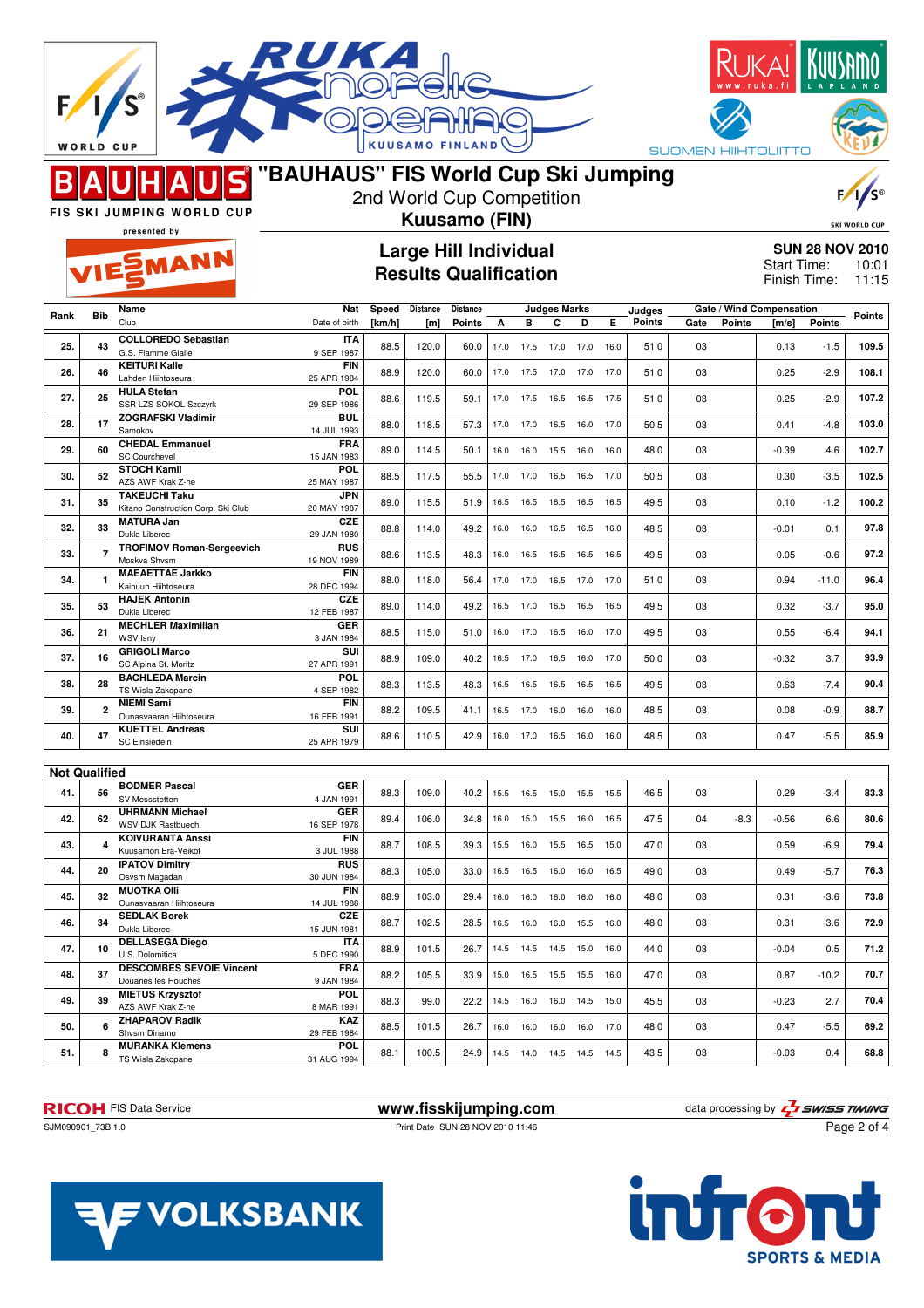|      | <b>WORLD CUP</b> | <b>FIS SKI JUMPING WORLD CUP</b><br>presented by<br><b>ILESMANN</b> | <b>KUUSAMO FI</b><br>"BAUHAUS" FIS World Cup Ski Jumping<br>2nd World Cup Competition<br><b>Kuusamo (FIN)</b><br><b>Large Hill Individual</b><br><b>Results Qualification</b> |        |                 |                 |      |           |                     |      |      |               | <b>SUOMEN HIIHTOLIITTO</b><br><b>SKI WORLD CUP</b><br><b>SUN 28 NOV 2010</b><br><b>Start Time:</b><br>10:01<br>Finish Time:<br>11:15 |               |                          |               |        |
|------|------------------|---------------------------------------------------------------------|-------------------------------------------------------------------------------------------------------------------------------------------------------------------------------|--------|-----------------|-----------------|------|-----------|---------------------|------|------|---------------|--------------------------------------------------------------------------------------------------------------------------------------|---------------|--------------------------|---------------|--------|
|      |                  | Name                                                                | Nat                                                                                                                                                                           | Speed  | <b>Distance</b> | <b>Distance</b> |      |           | <b>Judges Marks</b> |      |      | Judges        |                                                                                                                                      |               | Gate / Wind Compensation |               |        |
| Rank | <b>Bib</b>       | Club                                                                | Date of birth                                                                                                                                                                 | [km/h] | [m]             | <b>Points</b>   | А    | в         | С                   | D    | E.   | <b>Points</b> | Gate                                                                                                                                 | <b>Points</b> | [m/s]                    | <b>Points</b> | Points |
| 52.  | 19               | <b>KARPENKO Nikolay</b><br>Zska-Almaty                              | KAZ<br>10 AUG 1981                                                                                                                                                            | 89.1   | 101.0           | 25.8            | 14.5 | 15.5      | 15.0                | 15.0 | 15.0 | 45.0          | 03                                                                                                                                   |               | 0.21                     | $-2.5$        | 68.3   |
| 53.  | 18               | <b>DELLASEGA Roberto</b><br>G.S. FIAMME GIALLE                      | <b>ITA</b><br>15 JUN 1990                                                                                                                                                     | 88.7   | 95.5            | 15.9            | 16.0 | 16.0      | 15.5                | 15.0 | 16.0 | 47.5          | 03                                                                                                                                   |               | 0.31                     | $-3.6$        | 59.8   |
| 54.  | 15               | <b>KUBACKI Dawid</b><br>TS Wisla Zakopane                           | <b>POL</b><br>12 MAR 1990                                                                                                                                                     | 88.7   | 91.0            | 7.8             | 15.5 | 16.0      | 15.5                | 15.0 | 16.0 | 47.0          | 03                                                                                                                                   |               | 0.05                     | $-0.6$        | 54.2   |
| 55.  | 14               | <b>LEVKIN Evgeni</b><br>Almaty Skiclub                              | KAZ<br>14 OCT 1992                                                                                                                                                            | 88.9   | 90.0            | 6.0             |      | 15.5 15.5 | 15.0 14.5           |      | 15.5 | 46.0          | 03                                                                                                                                   |               | 0.60                     | $-7.0$        | 45.0   |
| 56.  | 5                | <b>PAERN Illimar</b><br>Skiclub Elva                                | EST<br>27 OCT 1988                                                                                                                                                            | 88.9   | 84.0            | -4.8            |      | 15.5 15.5 | 15.0 15.0           |      | 15.5 | 46.0          | 03                                                                                                                                   |               | 0.19                     | $-2.2$        | 39.0   |
| 57.  | 13               | <b>BOSHCHUK Volodymyr</b><br>Verkhovina Ski School                  | <b>UKR</b><br>3 AUG 1982                                                                                                                                                      | 88.6   | 87.0            | 0.6             | 13.5 | 13.0      | 13.0                | 13.0 | 13.0 | 39.0          | 03                                                                                                                                   |               | 0.35                     | $-4.1$        | 35.5   |
| 58.  | 11               | <b>FRANCAIS Remi</b><br><b>SC Les Diablerets</b>                    | SUI<br>24 MAR 1989                                                                                                                                                            | 89.0   | 78.0            | $-15.6$         |      | 12.5 13.0 | 14.0                | 13.5 | 13.0 | 39.5          | 03                                                                                                                                   |               | $-0.36$                  | 4.2           | 28.1   |
| 59.  | 9                | <b>SAMMELSELG Siim-Tanel</b><br>Skiclub Nomme, Lahten Hiihoseura    | <b>EST</b><br>18 MAY 1993                                                                                                                                                     | 89.0   | 74.0            | $-22.8$         | 14.0 | 13.5      | 13.5 13.0           |      | 14.0 | 41.0          | 03                                                                                                                                   |               | 0.41                     | -4.8          | 13.4   |
|      |                  |                                                                     |                                                                                                                                                                               |        |                 |                 |      |           |                     |      |      |               |                                                                                                                                      |               |                          |               |        |
|      | Prequalified     | <b>KRANJEC Robert</b>                                               | <b>SLO</b>                                                                                                                                                                    |        |                 |                 |      |           |                     |      |      |               |                                                                                                                                      |               |                          |               |        |
|      | 64               | SK Triglav Kranj                                                    | 16 JUL 1981                                                                                                                                                                   | 89.6   | 131.0           | 79.8            |      |           |                     |      |      |               | 04                                                                                                                                   | $-8.3$        | 0.01                     | $-0.1$        |        |
|      | 65               | <b>ROMOEREN Bjoern Einar</b><br>Hosle IL                            | <b>NOR</b><br>1 APR 1981                                                                                                                                                      | 89.4   | 70.0            | $-30.0$         |      |           |                     |      |      |               | 04                                                                                                                                   | $-8.3$        | $-0.04$                  | 0.5           |        |
|      | 66               | <b>KOCH Martin</b><br>SV Villach                                    | AUT<br>22 JAN 1982                                                                                                                                                            | 90.0   | 131.5           | 80.7            |      |           |                     |      |      |               | 04                                                                                                                                   | $-8.3$        | $-0.06$                  | 0.7           |        |
|      | 67               | <b>JACOBSEN Anders</b><br>Ringkollen Skiklubb                       | <b>NOR</b><br>17 FEB 1985                                                                                                                                                     |        | <b>DNS</b>      |                 |      |           |                     |      |      |               |                                                                                                                                      |               |                          |               |        |
|      | 68               | <b>LOITZL Wolfgang</b><br><b>WSC Bad Mitterndorf</b>                | AUT<br>13 JAN 1980                                                                                                                                                            |        | <b>DNS</b>      |                 |      |           |                     |      |      |               |                                                                                                                                      |               |                          |               |        |
|      | 69               | <b>MALYSZ Adam</b><br>KS Wisla, Ustronianka                         | POL<br>3 DEC 1977                                                                                                                                                             | 89.4   | 138.5           | 93.3            |      |           |                     |      |      |               | 04                                                                                                                                   | -8.3          | 0.30                     | $-3.5$        |        |
|      | 70               | <b>KOFLER Andreas</b><br>SV Innsbruck-Bergisel                      | <b>AUT</b><br>17 MAY 1984                                                                                                                                                     |        | <b>DNS</b>      |                 |      |           |                     |      |      |               |                                                                                                                                      |               |                          |               |        |
|      | 71               | <b>MORGENSTERN Thomas</b><br>SV Villach                             | <b>AUT</b><br>30 OCT 1986                                                                                                                                                     |        | <b>DNS</b>      |                 |      |           |                     |      |      |               |                                                                                                                                      |               |                          |               |        |
|      | 72               | <b>SCHLIERENZAUER Gregor</b><br>SV Innsbruck-Bergisel               | <b>AUT</b><br>7 JAN 1990                                                                                                                                                      | 89.0   | 130.0           | 78.0            |      |           |                     |      |      |               | 03                                                                                                                                   |               | 0.21                     | $-2.5$        |        |
|      | 73               | <b>AMMANN Simon</b><br>SSC Toggenburg                               | SUI<br>25 JUN 1981                                                                                                                                                            |        | <b>DNS</b>      |                 |      |           |                     |      |      |               |                                                                                                                                      |               |                          |               |        |

| <b>Disqualified</b> |                       |            |             |  |  |  |  |  |  |  |
|---------------------|-----------------------|------------|-------------|--|--|--|--|--|--|--|
| 12                  | SOKOLENKO Konstantin  | KAZ        | SCE 1.2.1.1 |  |  |  |  |  |  |  |
|                     | 23 SHUMBARETS Vitaliy | UKR        | SCE 1.2.1.1 |  |  |  |  |  |  |  |
| 61                  | OLLI Harri            | <b>FIN</b> | ICR 441.4   |  |  |  |  |  |  |  |
| 63                  | AHONEN Janne          | <b>FIN</b> | ICR 441.5.5 |  |  |  |  |  |  |  |

## **Reason for disqualification:**

ICR 441.4: Obligations of Competitors (205.5) ICR 441.5.5: Exceeding the start control time SCE 1.2.1.1: ski length

SJM090901\_73B 1.0 Print Date SUN 28 NOV 2010 11:46

**RICOH** FIS Data Service **www.fisskijumping.com** data processing by  $\frac{7}{2}$  SWISS TIMING

Page 3 of 4